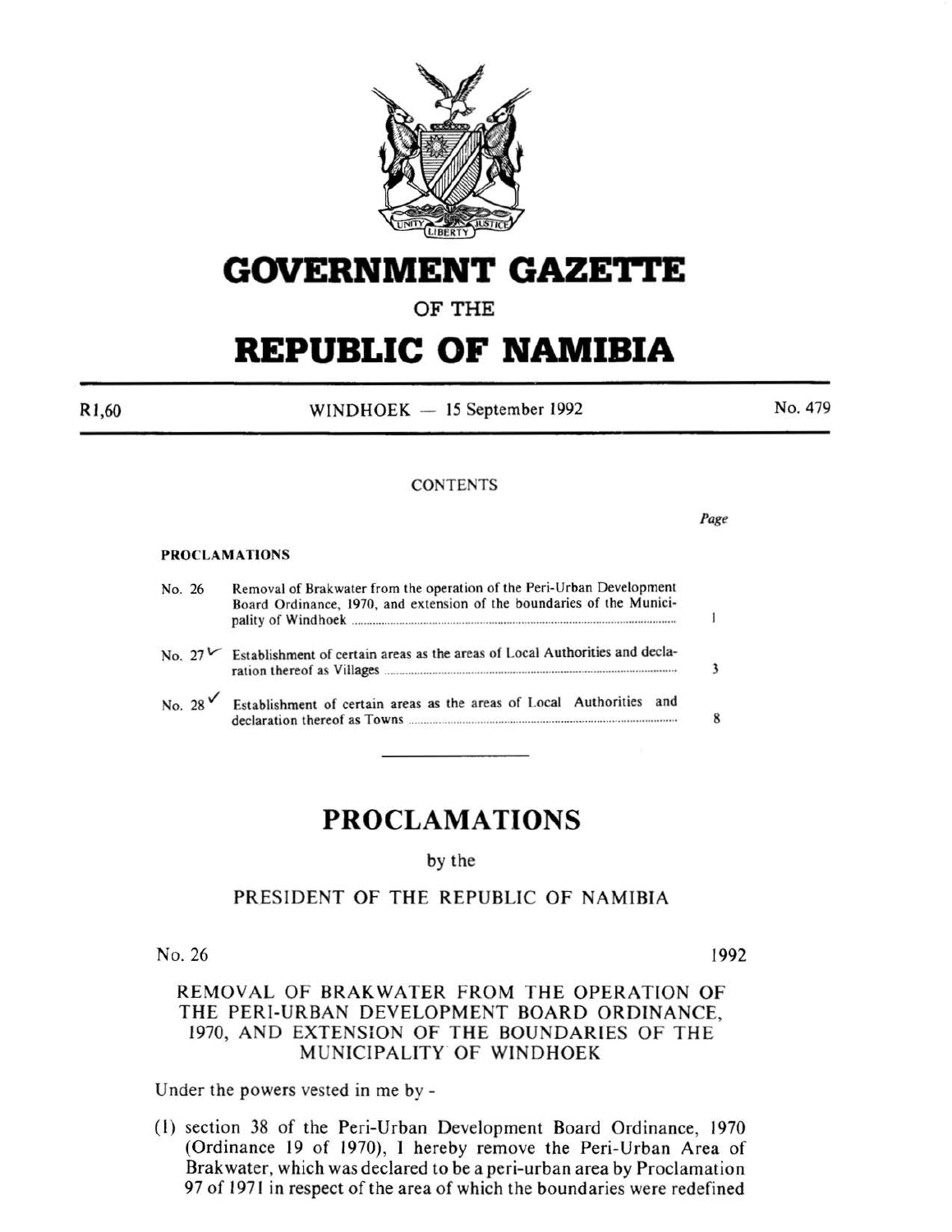by Proclamation AG. 14 of 1988, from the operation of the said Ordinance; and

- (2) section  $7(1)(b)$  of the Municipal Ordinance, 1963 (Ordinance 13 of 1963), I hereby-
	- (a) alter the boundaries of the Municipality of Windhoek by extending the boundaries of the said Municipality to include the area referred to in paragraph (1); and
	- (b) redefine the boundaries of the said Municipality as follows:

Beginning at the northern corner beacon of the Remainder of the farm Dobra 49; thence generally southwards along the boundaries of and excluding the farm Von Francois West 59 and the Remainder of the farm Hoffnung 66 to the northern corner beacon of the Remainder of the farm Eros 69; thence generally south-eastwards along the boundaries of and including the last-mentioned farm and the Remainder of Portion B of the farm Klein Windhoek Town and Townlands 70 to the south-eastern corner beacon of the lastmentioned farm; thence generally south-westwards, northwestwards and westwards along the boundaries of and including the last-mentioned farm and the Remainder of Portion B of the farm Windhoek Town and Townlands 31 to the western corner beacon of the last-mentioned farm; thence generally north-eastwards, northwards and eastwards along the boundaries of and including the last-mentioned farm, the Remainder of the farm Gammams 36 and the Remainder of Portion B of the farm Nubuamis 37 to the northern corner beacon of the last-mentioned farm; thence generally northwards along the boundaries of and excluding the farm Ongos 38, Portion 3 (Monte Christo Siid) of the farm Monte Christo 46 and the Remainder of the farm Monte Christo 46 to the south-western corner beacon of Portion 135 (a portion of portion A) of the farm Brakwater 48; thence generally eastwards and north-eastwards along the boundaries of and excluding the last-mentioned farm, the farm 456, State Land, the said farm 456, the Railway Reserve and the said farm 456 to the northern corner beacon of the Remainder of the farm Döbra 49, the point of beginning.

Given under my Hand and the Seal of the Republic of Namibia at Windhoek this 14th day of September, One Thousand Nine Hundred and Ninety-two.

H.G. Geingob Acting President BY ORDER OF THE PRESIDENT-IN-CABINET -<br>-<br>-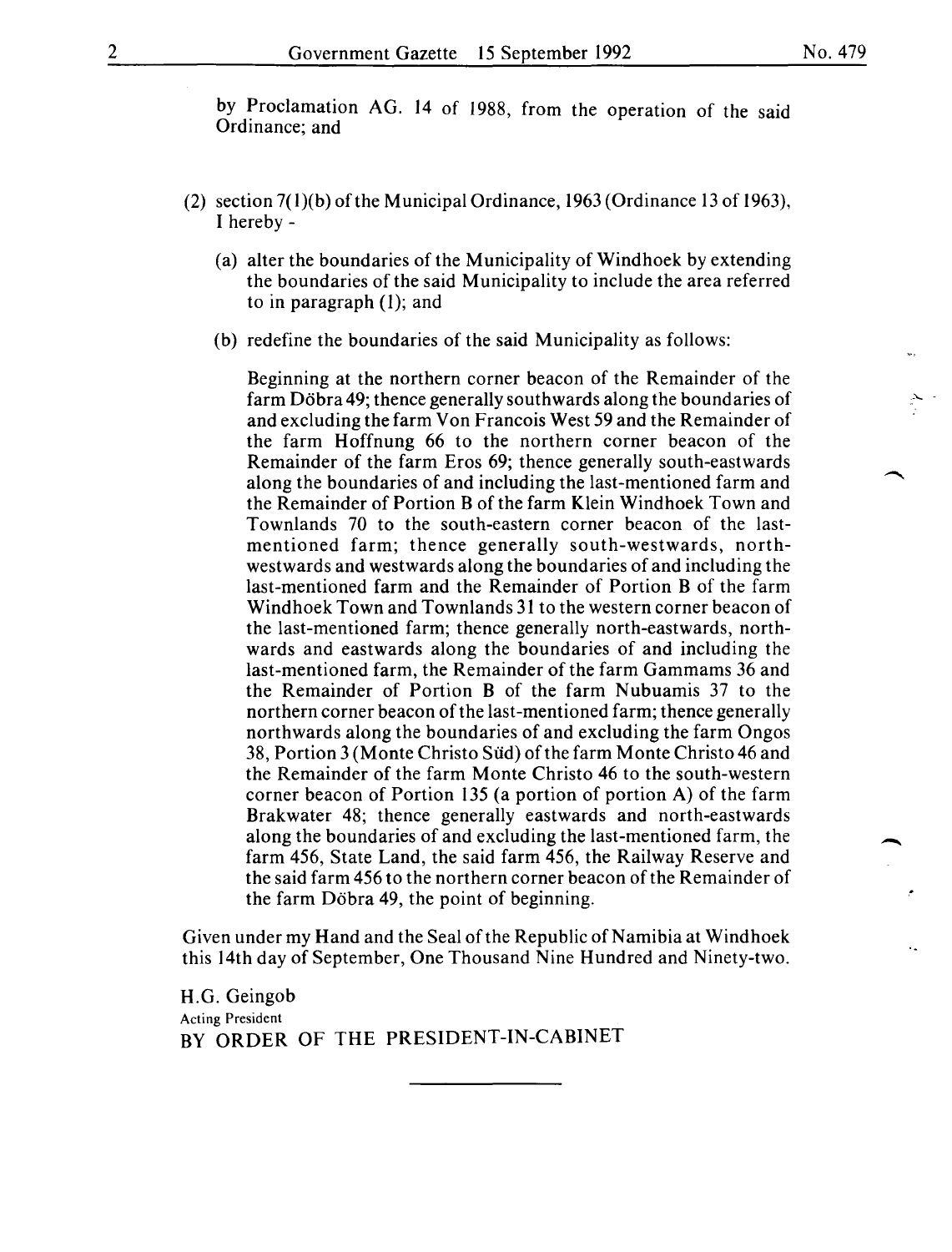No. 27 1992

## ESTABLISHMENT OF CERTAIN AREAS AS THE AREAS OF LOCAL AUTHORITIES AND DECLARATION THEREOF AS VILLAGES

Under the powers vested in me -

- (a) by section 3(1) of the Local Authorities Act, 1992 (Act 23 of 1992), I hereby establish the areas specified in column 3 of the Schedule as the areas of local authorities and declare such areas to be villages under the names specified in column 2 of the Schedule;
- (b) by section  $3(4)(c)$  of the said Act, I hereby substitute the following schedule for Schedule 3 to the said Act:

#### "SCHEDULE 3

## VILLAGES *(Section 3)*

| Column 1 | Column <sub>2</sub> |
|----------|---------------------|
| No.      | Name of village     |
| 1.       | <b>Aranos</b>       |
| 2.       | Ariamsvlei          |
| 3.       | Aris                |
| 4.       | Aroab               |
| 5.       | Aus                 |
| 6.       | Berseba             |
| 7.       | Bethanie            |
| 8.       | Gibeon              |
| 9.       | Gochas              |
| 10.      | Grünau              |
| 11.      | Kalkfeld            |
| 12.      | Kalkrand            |
| 13.      | Kamanjab            |
| 14.      | Kappsfarm           |
| 15.      | Koës                |
| 16.      | Leonardville        |
| 17.      | Maltahöhe           |
| 18.      | Noordoewer          |
| 19.      | Omitara             |
| 20.      | Stampriet           |
| 21.      | Summerdown          |
| 22.      | <b>Tses</b>         |

3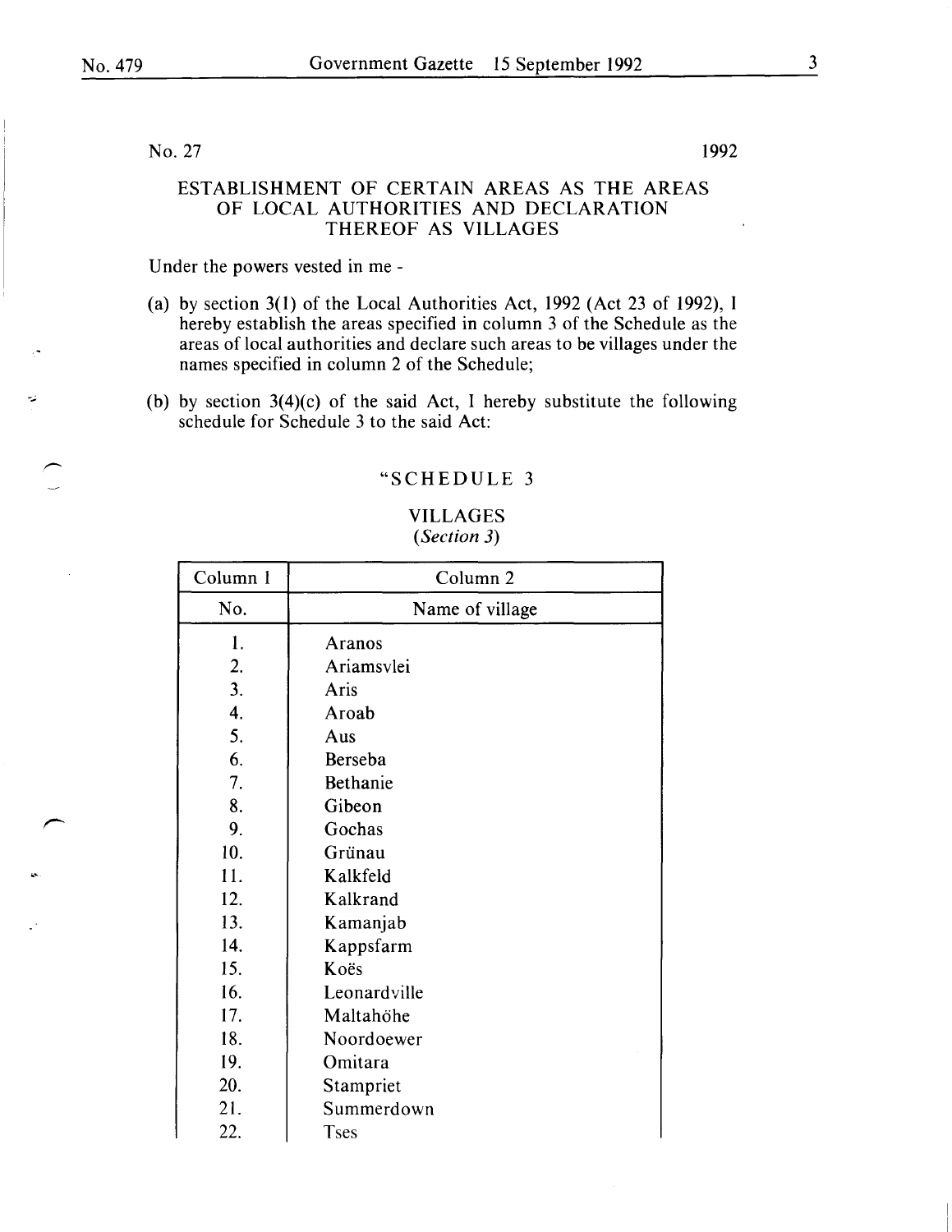-

| 23. | Uis           |           |
|-----|---------------|-----------|
| 24. | Warmbad       |           |
| 25. | Witylei       |           |
| 26. | Wlotzkasbaken | $"$ ; and |
|     |               |           |

(c) by section  $3(4)(d)(i)$  of the said Act, I hereby determine that the election for members of each village council of the villages referred to in paragraph (a) shall take place on 30 November 1992 to 3 December 1992.

Given under my Hand and the Seal of the Republic of Namibia at Windhoek this 14th day of September, One Thousand Nine Hundred and Ninety-two.

H.G. Geingob Acting President

#### BY ORDER OF THE PRESIDENT-IN-CABINET

| Column 1 | Column <sub>2</sub> | Column 3                                                                                                                                                                                                                                                                                                                                                                                                                                                                                                         |
|----------|---------------------|------------------------------------------------------------------------------------------------------------------------------------------------------------------------------------------------------------------------------------------------------------------------------------------------------------------------------------------------------------------------------------------------------------------------------------------------------------------------------------------------------------------|
| No.      | Names of villages   | Boundaries of areas                                                                                                                                                                                                                                                                                                                                                                                                                                                                                              |
| 1.       | Berseba             | The area bounded as follows:<br>Beginning at the north-western<br>corner beacon of the farm Berseba<br>Townlands 426; thence generally<br>eastwards along the boundary of<br>and including the said farm to the<br>north-eastern corner beacon of the<br>said farm; thence generally south-<br>wards along the boundary of and<br>including the said farm to the<br>south-eastern corner beacon of the<br>said farm; thence generally west-<br>wards along the boundary of and<br>including the said farm to the |
| 2.       | Gibeon              | south-western corner beacon of the<br>said farm; thence generally north-<br>wards along the boundary of and<br>including the said farm to the<br>north-western corner beacon of the<br>said farm, the point of beginning<br>The area bounded as follows:<br>Beginning at the north-western<br>corner beacon of the farm Gibeon                                                                                                                                                                                   |

## SCHEDULE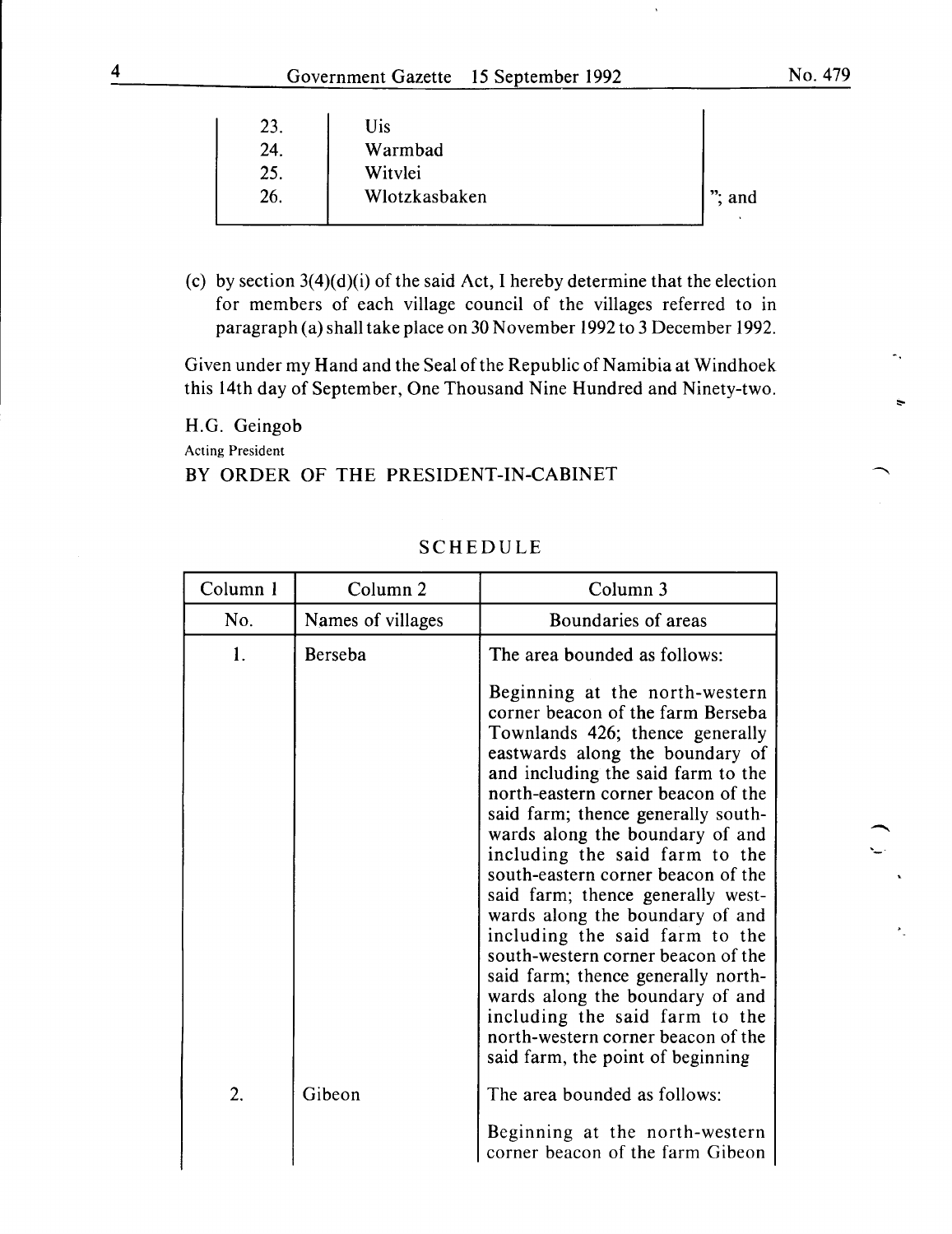$\bullet$ 

|    |             | Town and Townlands 75; thence<br>generally north-eastwards along<br>the boundary of and including the<br>said farm to the north-eastern<br>corner beacon of the said farm;<br>thence generally southwards along<br>the boundary of and including the<br>said farm to the south-eastern<br>corner beacon of the said farm;<br>thence generally westwards along<br>the boundary of and including the<br>said farm to the south-western<br>corner beacon of the said farm;<br>thence generally northwards along<br>the boundary of and including the<br>said farm to the north-western cor-<br>ner beacon of the said farm, the<br>point of beginning                                                                                                                                                                                                            |
|----|-------------|---------------------------------------------------------------------------------------------------------------------------------------------------------------------------------------------------------------------------------------------------------------------------------------------------------------------------------------------------------------------------------------------------------------------------------------------------------------------------------------------------------------------------------------------------------------------------------------------------------------------------------------------------------------------------------------------------------------------------------------------------------------------------------------------------------------------------------------------------------------|
| 3. | <b>Tses</b> | The area bounded as follows:                                                                                                                                                                                                                                                                                                                                                                                                                                                                                                                                                                                                                                                                                                                                                                                                                                  |
|    |             | Beginning at the north-western<br>corner beacon of the farm Tses<br>Townlands 425; thence generally<br>eastwards along the boundary of<br>and including the said farm to the<br>north-eastern corner beacon of the<br>said farm; thence generally south-<br>eastwards along the boundary of<br>and including the said farm to the<br>eastern corner beacon of the said<br>farm; thence generally south-west-<br>wards along the boundary of and<br>including the said farm to the<br>south-eastern corner beacon of the<br>said farm; thence generally west-<br>wards along the boundary of and<br>including the said farm to the<br>south-western corner beacon of the<br>said farm; thence generally north-<br>wards along the boundary of and<br>including the said farm to the<br>north-western corner beacon of the<br>said farm, the point of beginning |
| 4. | Uis         | As indicated on diagram<br>No. $A.448/92$ as set out in An-<br>nexure 1                                                                                                                                                                                                                                                                                                                                                                                                                                                                                                                                                                                                                                                                                                                                                                                       |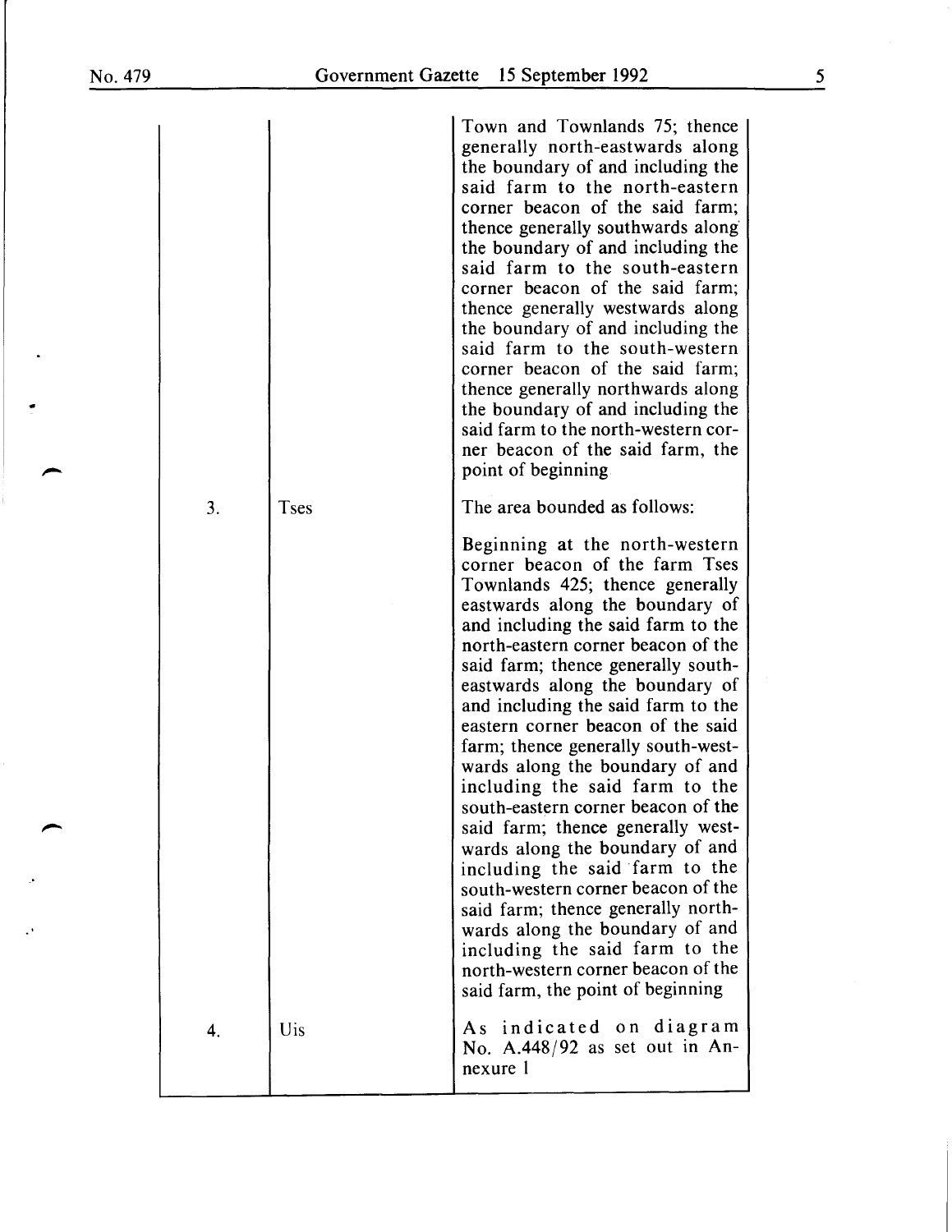| <b>ANULAURE</b><br>. .<br>ບ⊥ລ                                                                                                                                                                                                                                                                                                                                                                        |                                                                                                                                                                                                                                                                                                    |                                                                                                                                                                  |                                                                                                                                                                                                                             |                                                                                                                                                                                                                                                                                                     |                                                                                                                                                                                                                                                                                                                                                                           |                                                                                                                                                                                                                                                                                                            |                                                                                                                                                                                                                       |  |
|------------------------------------------------------------------------------------------------------------------------------------------------------------------------------------------------------------------------------------------------------------------------------------------------------------------------------------------------------------------------------------------------------|----------------------------------------------------------------------------------------------------------------------------------------------------------------------------------------------------------------------------------------------------------------------------------------------------|------------------------------------------------------------------------------------------------------------------------------------------------------------------|-----------------------------------------------------------------------------------------------------------------------------------------------------------------------------------------------------------------------------|-----------------------------------------------------------------------------------------------------------------------------------------------------------------------------------------------------------------------------------------------------------------------------------------------------|---------------------------------------------------------------------------------------------------------------------------------------------------------------------------------------------------------------------------------------------------------------------------------------------------------------------------------------------------------------------------|------------------------------------------------------------------------------------------------------------------------------------------------------------------------------------------------------------------------------------------------------------------------------------------------------------|-----------------------------------------------------------------------------------------------------------------------------------------------------------------------------------------------------------------------|--|
| <b>APPROVID</b>                                                                                                                                                                                                                                                                                                                                                                                      |                                                                                                                                                                                                                                                                                                    | No. A 448/92<br>SHEET No 1                                                                                                                                       |                                                                                                                                                                                                                             |                                                                                                                                                                                                                                                                                                     |                                                                                                                                                                                                                                                                                                                                                                           |                                                                                                                                                                                                                                                                                                            |                                                                                                                                                                                                                       |  |
| $1992 - 99 - 0$                                                                                                                                                                                                                                                                                                                                                                                      | C SURVEYOR-GENERAL                                                                                                                                                                                                                                                                                 |                                                                                                                                                                  |                                                                                                                                                                                                                             |                                                                                                                                                                                                                                                                                                     |                                                                                                                                                                                                                                                                                                                                                                           | THIS DIAGRAM COMPRISES 2 SHEETS                                                                                                                                                                                                                                                                            |                                                                                                                                                                                                                       |  |
| <b>SIDES</b><br>Melres                                                                                                                                                                                                                                                                                                                                                                               |                                                                                                                                                                                                                                                                                                    | <b>CO-ORDINATES</b><br>DESIG.<br>22/15<br>System<br>Υ<br>×                                                                                                       |                                                                                                                                                                                                                             |                                                                                                                                                                                                                                                                                                     |                                                                                                                                                                                                                                                                                                                                                                           |                                                                                                                                                                                                                                                                                                            |                                                                                                                                                                                                                       |  |
| 1 766,68<br>Λß<br>816,06<br>nс<br>1 169,33<br>cо<br>349,21<br>DE.<br>ЕF<br>782,22<br>1 061,49<br>FG<br>2 138,52<br>GН<br>1 484,23<br>нJ<br>JК<br>2 927,28<br>804,30<br>KL<br>428,31<br>ιm<br>1 090,83<br>MN<br>580,05<br>NO<br>792,24<br>ΟP<br>PQ<br>662,52<br>QR<br>573,22<br>158,59<br>RS<br>ST<br>1 240,58<br>2 214,35<br>TU<br>บง<br>351,48<br>2 000,46<br>VIJ<br>1 561.42<br>WΧ<br>ХA<br>660,97 | 268 22 33<br>330 04 55<br>208 00 01<br>226 19 47<br>291 01 27<br>253 03 55<br>271 11 09<br>20 34 11<br>44 23 49<br>149 02 14<br>221 50 51<br>175 47 15<br>146 02 17<br>48 11 37<br>127 54 09<br>197 08 30<br>134 59 05<br>108 55 13<br>23 45 17<br>115 45 00<br>203 25 09<br>95 18 01<br>169 25 15 | Α<br>o<br>c<br>D<br>E<br>F<br>C<br>н<br>J<br>K<br>L<br>M<br>N<br>0<br>P<br>Q<br>R<br>S<br>T<br>U<br>٧<br>Π<br>X                                                  | $\ddot{}$<br>۰<br>٠<br>٠<br>٠<br>$\ddotmark$<br>÷<br>٠<br>$\ddotmark$<br>$\ddotmark$<br>÷<br>$\ddotmark$<br>۰<br>$\ddotmark$<br>۰<br>۰<br>$\ddot{}$<br>$\ddot{}$<br>$\ddotmark$<br>$\ddot{}$<br>٠<br>$\ddot{}$<br>$\ddot{}$ | 15 211,05<br>13 445,00<br>13 038,06<br>11 925,96<br>11 673,37<br>10 943,22<br>9927,76<br>7 789,70<br>8 311,18<br>10 359,18<br>10 772,98<br>10 487,23<br>10 567,36<br>10 891,40<br>11 481,94<br>12 004,71<br>11 835,76<br>11 947,93<br>13 121,48<br>14 013,47<br>14 330,05<br>13 534,96<br>15 089,70 | -<br>$\blacksquare$<br>$\blacksquare$<br>$\qquad \qquad \blacksquare$<br>$\bullet$<br>$\qquad \qquad \blacksquare$<br>$\qquad \qquad \blacksquare$<br><br>$\qquad \qquad \blacksquare$<br>$\rightarrow$<br>$\blacksquare$<br>$\rightarrow$<br>۰<br>$\bullet$<br>$\qquad \qquad \blacksquare$<br>۰<br>$\qquad \qquad \blacksquare$<br>٠<br>$\overline{\phantom{a}}$<br>l – | 87 031,25<br>87 081,32<br>86 374,01<br>86 012,66<br>86 253,79<br>85 973,16<br>86 282,35<br>86 238,09<br>84 848,49<br>82 756,92<br>83 446,61<br>83 765,67<br>84 853,55<br>85 334.65<br>84 806,53<br>85 213.53<br>85 761.29<br>85 873.40<br>86 275,66<br>84<br>248,91<br>84 401 61<br>86 237,28<br>86 381,52 | T9401<br>Blank 2<br>Blank l<br>KD 3<br>KB 4<br>ΜB<br>Raai<br>Plak 2<br>Plak<br>ιı<br>L<br>$\overline{2}$<br>Г<br>з<br>L 4<br>Ł 5<br>Res B<br>Myn<br>KN I<br>KD 2<br>Vlieg 1<br>Vlieg 2<br>Vlieg 3<br>Vlieg 4<br>T9402 |  |
| Servitude:                                                                                                                                                                                                                                                                                                                                                                                           |                                                                                                                                                                                                                                                                                                    |                                                                                                                                                                  |                                                                                                                                                                                                                             |                                                                                                                                                                                                                                                                                                     |                                                                                                                                                                                                                                                                                                                                                                           |                                                                                                                                                                                                                                                                                                            |                                                                                                                                                                                                                       |  |
| 439,28<br>Ha<br>2 274,77<br>ab<br>299,47<br>bс<br>379,34<br>cd<br>356,34<br>de<br>еf<br>101,83<br>143,50<br>fg<br>77,86<br>gh<br>76,87<br>h j<br>The figure                                                                                                                                                                                                                                          | 20 34 11<br>87 30 58<br>68 49 32<br>97 58 25<br>81 03 27<br>105 22 25<br>102 20 57<br>66 51 58<br>69 45 40<br>A B C D E F G H J K L M N                                                                                                                                                            | а<br>٠<br>ь<br>$\ddot{}$<br>C<br>$\ddot{}$<br>d<br>$\ddot{}$<br>e<br>$\ddot{}$<br>f<br>$\ddot{}$<br>g<br>h<br>$\ddotmark$<br>J<br>Δ<br>Δ<br>$\ddot{\phantom{1}}$ | $\ddot{}$<br>$\ddot{}$<br>$\blacksquare$<br>0                                                                                                                                                                               | 7 944,04<br>10 216,67<br>10 495,92<br>10 871,59<br>11 223,60<br>11 321,78<br>11 461.96<br>11 533,56<br>11 605.68<br>2 419,62<br>11 715,06<br>P Q R S T U V W X                                                                                                                                      | $\blacksquare$<br>$\blacksquare$<br>$\qquad \qquad \blacksquare$<br>$\qquad \qquad \blacksquare$<br>$\qquad \qquad \blacksquare$<br>$\qquad \qquad \blacksquare$<br>$\blacksquare$<br>$\qquad \qquad \blacksquare$<br>$\ddot{\phantom{0}}$                                                                                                                                | 85 826,82<br>85 728,24<br>85 620,07<br>85 672,69<br>85 617,30<br>85 644,31<br>85 675,00<br>85 644,41<br>85 617,82<br>82 395,47<br>95 093,82                                                                                                                                                                | Krag l<br>Krag 2<br>Krag 3<br>Kraq 4<br>Kraq 5<br>Kraq 6<br>Krag 7<br>Krag 8<br>Krag.End<br>Easter<br>Uis                                                                                                             |  |
| 985,4786<br>represents                                                                                                                                                                                                                                                                                                                                                                               | hectares                                                                                                                                                                                                                                                                                           |                                                                                                                                                                  |                                                                                                                                                                                                                             |                                                                                                                                                                                                                                                                                                     |                                                                                                                                                                                                                                                                                                                                                                           |                                                                                                                                                                                                                                                                                                            | of land, being.                                                                                                                                                                                                       |  |
| the farm<br>UIS TOWNLANDS No 215<br>NAMIBIA<br>situate in the Registration Division C                                                                                                                                                                                                                                                                                                                |                                                                                                                                                                                                                                                                                                    |                                                                                                                                                                  |                                                                                                                                                                                                                             |                                                                                                                                                                                                                                                                                                     |                                                                                                                                                                                                                                                                                                                                                                           |                                                                                                                                                                                                                                                                                                            |                                                                                                                                                                                                                       |  |
| Surveyed in July 1992 by me<br>Land Surveyor                                                                                                                                                                                                                                                                                                                                                         |                                                                                                                                                                                                                                                                                                    |                                                                                                                                                                  |                                                                                                                                                                                                                             |                                                                                                                                                                                                                                                                                                     |                                                                                                                                                                                                                                                                                                                                                                           |                                                                                                                                                                                                                                                                                                            |                                                                                                                                                                                                                       |  |
| This diagram is annoxed to<br>S.R. No. E. 91/92                                                                                                                                                                                                                                                                                                                                                      |                                                                                                                                                                                                                                                                                                    |                                                                                                                                                                  |                                                                                                                                                                                                                             |                                                                                                                                                                                                                                                                                                     |                                                                                                                                                                                                                                                                                                                                                                           |                                                                                                                                                                                                                                                                                                            |                                                                                                                                                                                                                       |  |
| No.<br>dated<br>Registrar of Deeds                                                                                                                                                                                                                                                                                                                                                                   |                                                                                                                                                                                                                                                                                                    |                                                                                                                                                                  |                                                                                                                                                                                                                             |                                                                                                                                                                                                                                                                                                     | Noting Plan NDN<br>File No. C 215<br>$21^{\circ}$<br>Lat.<br>Long, $14^0$                                                                                                                                                                                                                                                                                                 | $14'$ S<br>53' E                                                                                                                                                                                                                                                                                           |                                                                                                                                                                                                                       |  |

ANNEXURE 1: UTS

 $\bar{\phantom{a}}$ 

 $\bar{t}$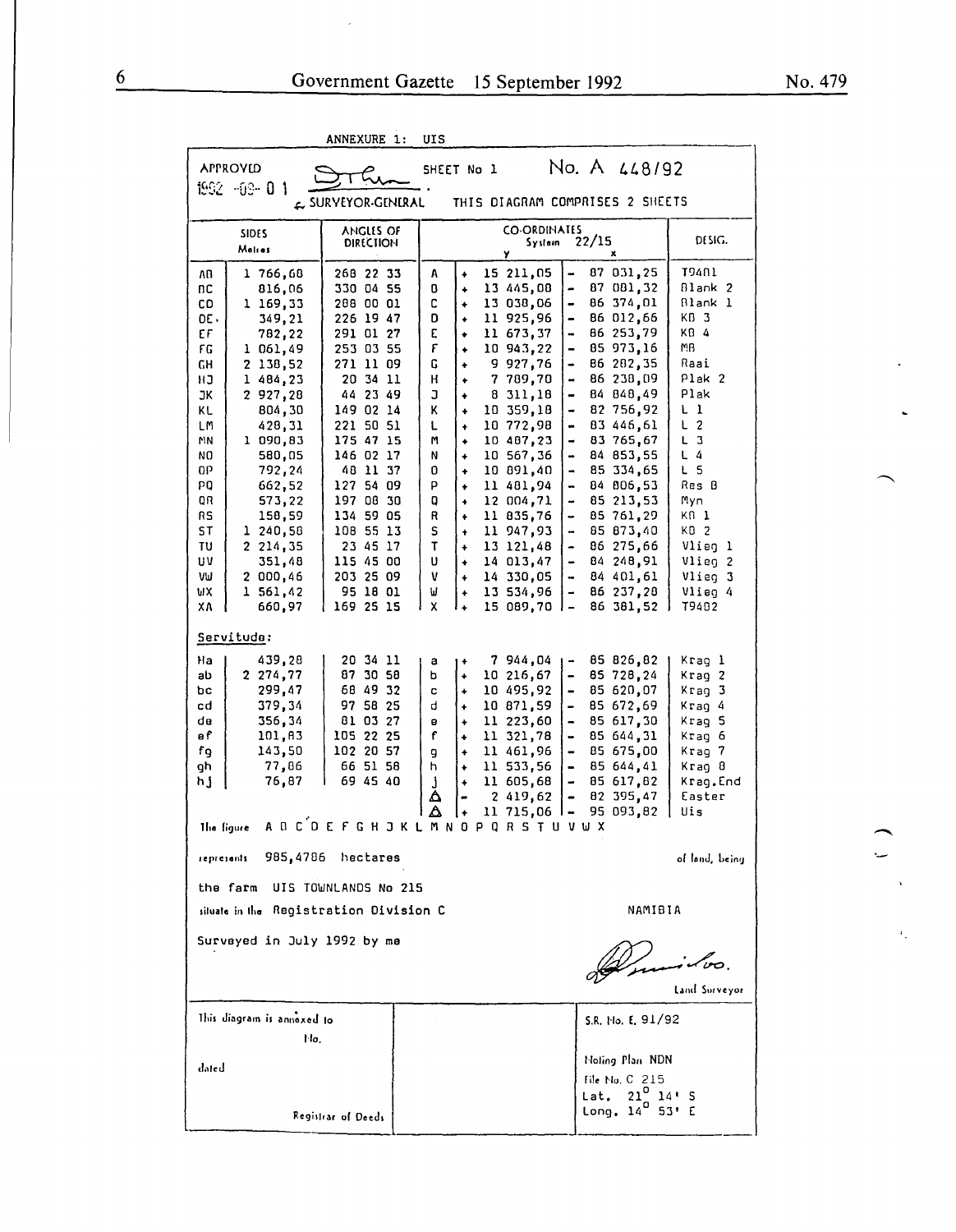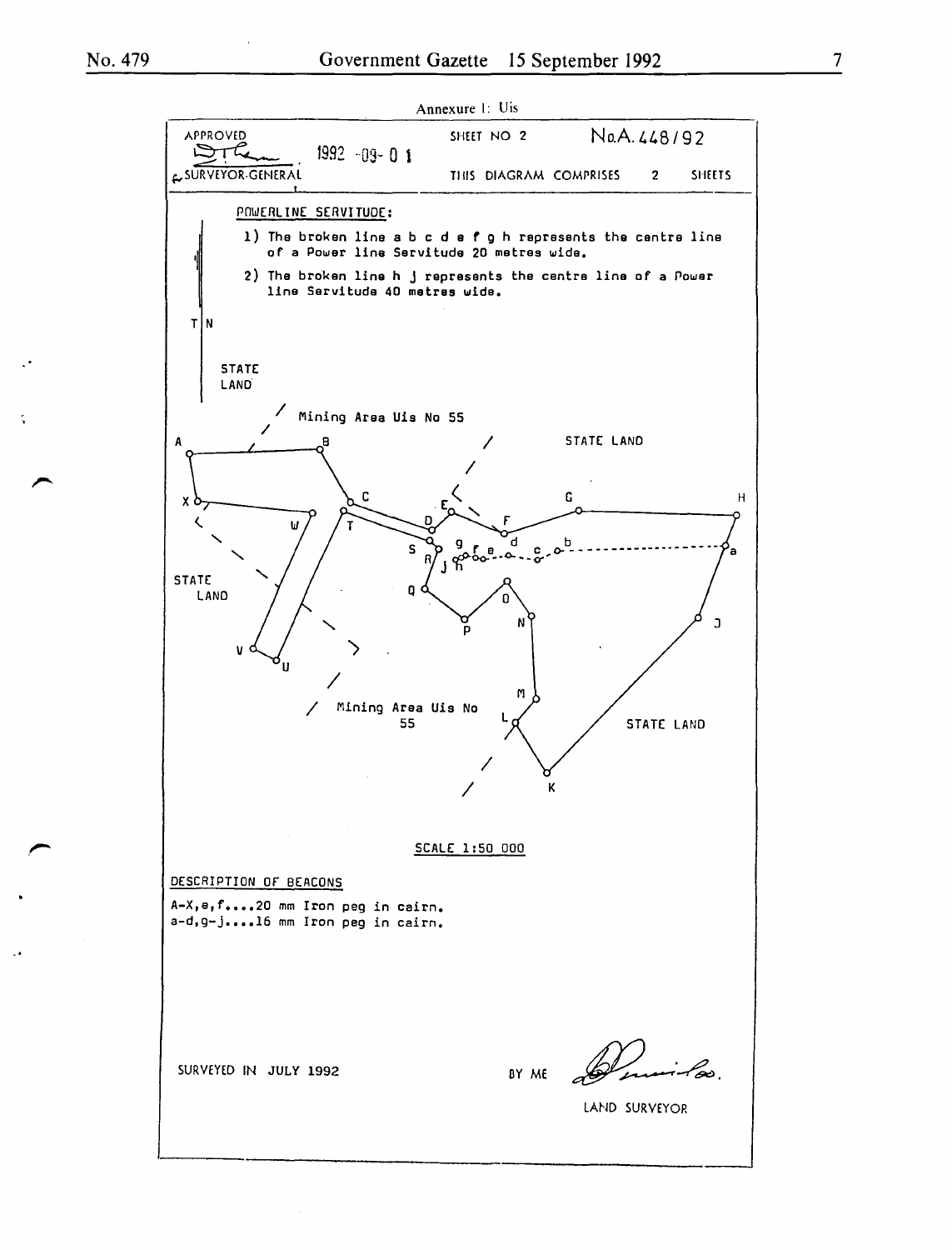No. 28 1992

# ESTABLISHMENT OF CERTAIN AREAS AS THE AREAS OF LOCAL AUTHORITIES AND DECLARATION THEREOF AS TOWNS

Under the powers vested in me -

- (a) by section 3(l) of the Local Authorities Act, 1992 (Act 23 of 1992), I hereby establish the areas specified in column 3 of the Schedule as the areas of local authorities and declare such areas to be towns under the names specified in column 2 of the Schedule;
- (b) by section 3(4)(a) of the said Act, I hereby determine that each town council of the towns referred to in paragraph (a) shall consist of seven members;
- (c) by section 3(4)(b) of the said Act, I hereby substitute the following schedule for Schedule 2 to the said Act:

# "SCHEDULE 2

| Column 1 | Column <sub>2</sub> | Column 3                             |           |
|----------|---------------------|--------------------------------------|-----------|
| No.      | Name of town        | Number of members<br>of town council |           |
| 1.       | Arandis             |                                      |           |
| 2.       | Hentiesbaai         |                                      |           |
| 3.       | Katima Mulilo       |                                      |           |
| 4.       | Khorixas            |                                      |           |
| 5.       | Lüderitz            |                                      |           |
| 6.       | Okakarara           |                                      |           |
| 7.       | Ondangwa            |                                      |           |
| 8.       | Ongwediva           |                                      |           |
| 9.       | Opuwo               |                                      |           |
| 10.      | Oshakati            |                                      |           |
| 11.      | Rehoboth            |                                      |           |
| 12.      | Rundu               |                                      | $"$ ; and |

# **TOWNS** *(Section 3)*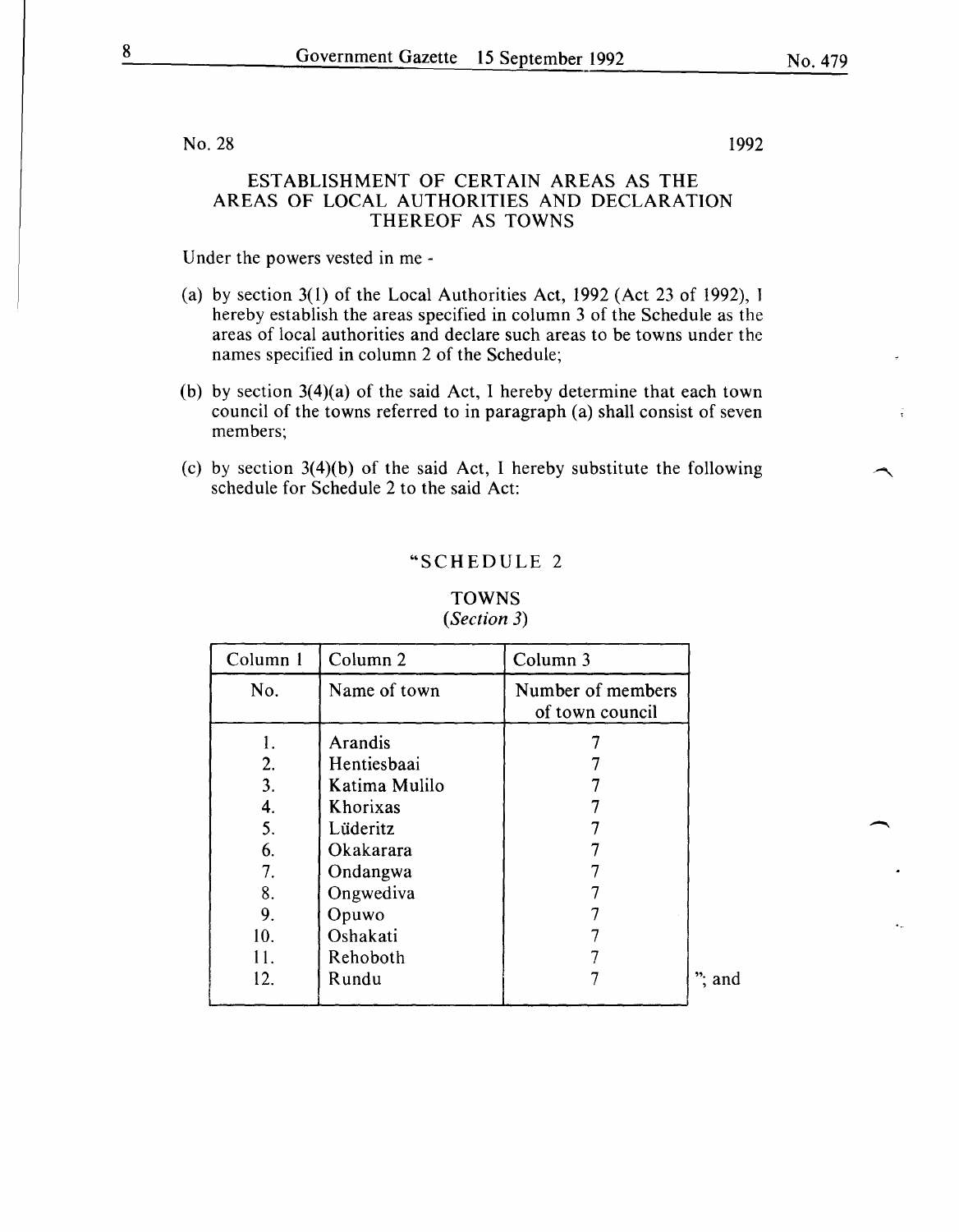(d) by section  $3(4)(d)(i)$  of the said Act, I hereby determine that the election for members of each town council of the towns referred to in paragraph (a) shall take place on 30 November 1992 to 3 December 1992.

Given under my Hand and the Seal of the Republic of Namibia at Windhoek this 14th day of September, One Thousand Nine Hundred and Ninety-two.

H.G. Geingob Acting President BY ORDER OF THE PRESIDENT-IN-CABINET

| Column 1 | Column 2       | Column 3                                                              |
|----------|----------------|-----------------------------------------------------------------------|
| No.      | Names of towns | Boundaries of areas                                                   |
| 1.       | Arandis        | As defined in the Schedule to Pro-<br>clamation 9 of 1992             |
| 2.       | Katima Mulilo  | As indicated on diagram No.<br>A.332/91 as set out in Anne-<br>xure 1 |
| 3.       | Khorixas       | As indicated on diagram No.<br>$A.247/91$ as set out in Annexure 2    |
|          | Rundu          | As indicated on diagram No.<br>A.339/91 as set out in Annexure 3      |

#### SCHEDULE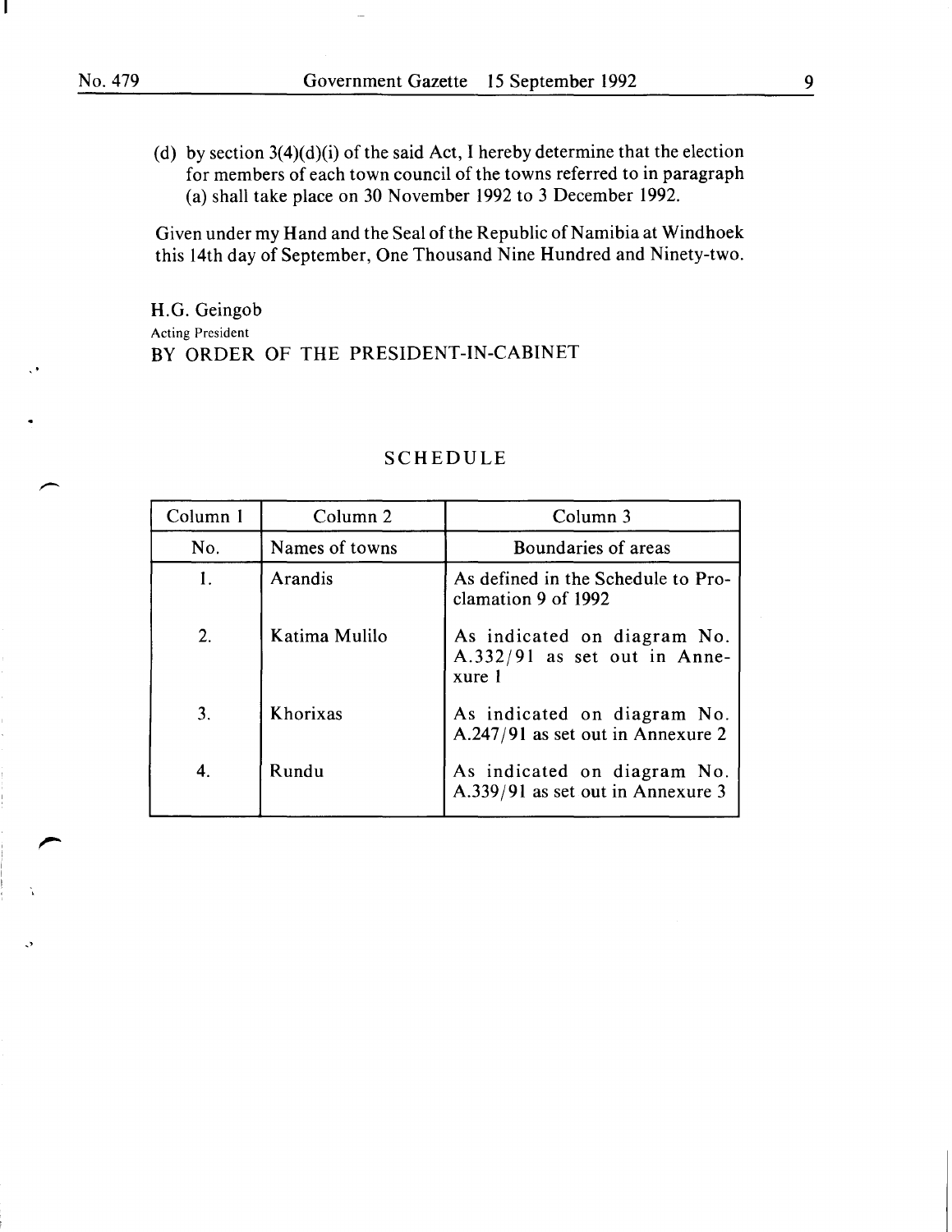| No. A 332/91<br>SHEET 1<br><b>APPROVED</b><br><u>سیمانیا</u>                                                                                                                                                                                                                         |                                                                                                                                                                                                                                                          |                                                                                                                                                                                                                                                                                                                                                                                      |                                                                                                                           |                                                                                                                                                                                                                                                                                                                                                                                                                      |                                                                                                                                                                                                                                                                                                                                                                                                          |                                                                                                                                                                                                                                                    |  |  |  |
|--------------------------------------------------------------------------------------------------------------------------------------------------------------------------------------------------------------------------------------------------------------------------------------|----------------------------------------------------------------------------------------------------------------------------------------------------------------------------------------------------------------------------------------------------------|--------------------------------------------------------------------------------------------------------------------------------------------------------------------------------------------------------------------------------------------------------------------------------------------------------------------------------------------------------------------------------------|---------------------------------------------------------------------------------------------------------------------------|----------------------------------------------------------------------------------------------------------------------------------------------------------------------------------------------------------------------------------------------------------------------------------------------------------------------------------------------------------------------------------------------------------------------|----------------------------------------------------------------------------------------------------------------------------------------------------------------------------------------------------------------------------------------------------------------------------------------------------------------------------------------------------------------------------------------------------------|----------------------------------------------------------------------------------------------------------------------------------------------------------------------------------------------------------------------------------------------------|--|--|--|
|                                                                                                                                                                                                                                                                                      | -10-09 CSURVEYOR-GENERAL<br>1991<br>This diagram consists of 2 sheets                                                                                                                                                                                    |                                                                                                                                                                                                                                                                                                                                                                                      |                                                                                                                           |                                                                                                                                                                                                                                                                                                                                                                                                                      |                                                                                                                                                                                                                                                                                                                                                                                                          |                                                                                                                                                                                                                                                    |  |  |  |
|                                                                                                                                                                                                                                                                                      | <b>SIDES</b><br>Meires                                                                                                                                                                                                                                   | ANGLES OF<br>DIRECTION                                                                                                                                                                                                                                                                                                                                                               |                                                                                                                           | <b>CO-ORDINATES</b><br>DESIG.<br>System 22/25<br>Y.                                                                                                                                                                                                                                                                                                                                                                  |                                                                                                                                                                                                                                                                                                                                                                                                          |                                                                                                                                                                                                                                                    |  |  |  |
| AΒ<br>ВC<br>CD<br>DE<br>ЕF<br>FG<br>GH<br>НJ<br>JK<br>KL.<br>LМ<br>ΜN<br>NO<br>0P<br>PQ<br>QR<br>RS<br>ST<br>TU<br>UV<br>VW<br>٧X<br>XY<br>YZ<br>ZA<br>Aa<br>bB<br>Nn                                                                                                                | 2 944,66<br>92,94<br>70,86<br>111,38<br>80,25<br>68,07<br>64,48<br>85,14<br>85,02<br>84,69<br>94,36<br>96,27<br>2 999,53<br>6 171,39<br>1 637,80<br>268,85<br>331,69<br>5 303,21<br>579,27<br>2 462,51<br>289,73<br>958,95<br>333,63<br>207,71<br>333,43 | CONSTANTS.<br>271 03 55<br>257 11 10<br>265 37 20<br>270 08 20<br>275 38 00<br>270 48 00<br>282 58 50<br>271 21 40<br>278 24 00<br>279 38 40<br>275 32 00<br>281 41 10<br>284 06 40<br>38 37 50<br>76 27 01<br>197 37 37<br>182 52 03<br>129 04 02<br>257 08 27<br>257 12 45<br>230 41 45<br>139 04 52<br>123 09 23<br>239 39 44<br>222 22 35<br>222 22 35<br>357 45 20<br>194 35 50 | A<br>в<br>c<br>D<br>Ε<br>F<br>G<br>н<br>J<br>κ<br>L<br>M<br>N<br>o<br>P<br>Q<br>R<br>s<br>т<br>U<br>٧<br>W<br>х<br>Y<br>z | +70 000,00<br>$+8810,04$<br>+ 5 865,89<br>$+ 5775,26$<br>5 704,61<br>$\ddotmark$<br>$+ 5593,23$<br>$+ 5 513.37$<br>+ 5 445,31<br>$+ 5 382,48$<br>+ 5 297,36<br>$+ 5 213,25$<br>$+ 5 129,76$<br>+ 5 035,84<br>$+ 4 941,57$<br>$+ 2032,55$<br>+ 5 885,32<br>+ 7 477,54<br>$+7396.13$<br>$+ 7379,54$<br>+11 496,99<br>+10 932.25<br>$+8530,81$<br>+ 8 306,62<br>$+8934,73$<br>$+9214,03$<br>+ 9 034,77<br>7 401,82<br>÷ | -490 000,00<br>- 9 641,41<br>$-9586,67$<br>- 9 607,28<br>$-9612.69$<br>$-9612,42$<br>$-9604.54$<br>$-9603,59$<br>$-9539,11$<br>$-9.587,09$<br>$-9574,67$<br>$-9560,48$<br>- 9 551,38<br>$-9531.88$<br>$-8800,58$<br>$-3979,56$<br>$-3595,85$<br>- 3 852,07<br>- 4 183,35<br>$-7525,60$<br>$-7654,52$<br>$-8$ 199,57<br>$-833,09$<br>$ 9$ 107,71<br>: 290,18<br>$\frac{1}{2}$<br>$-9395,10$<br>$-8548,33$ | AJ 8<br>FB 186<br>FB 187<br>FB 188<br>FB 190<br>FB 191<br>FB 358<br>FB 357<br>FB 356<br>FB 355<br>FB 354<br>FB 353<br>FB 352<br>FB 471<br>FB 472<br>FB 473<br>FB 474<br>FB 475<br>FB 476<br>AJ 3<br>AJ 2<br>AJ 1<br>AJ 12<br>AJ 1201<br>AJ 9<br>Ta |  |  |  |
| oO                                                                                                                                                                                                                                                                                   | BEACON DESCRIPTION                                                                                                                                                                                                                                       | 38 37.50<br>$A, U, V, W, X, Y, Z$ 30mm iron pipe.<br>$B,C,E,F$ 20mm iron peg in concrete.                                                                                                                                                                                                                                                                                            |                                                                                                                           | $+ 7396,36$                                                                                                                                                                                                                                                                                                                                                                                                          | $-5936,50$                                                                                                                                                                                                                                                                                                                                                                                               | BO 6                                                                                                                                                                                                                                               |  |  |  |
|                                                                                                                                                                                                                                                                                      | $\mathbb{D}$ Iron pipe in concrete. (Corner fence post).<br>G, H, J, K, L, M, N, P, Q, R, S, Ta  16mm iron peg in concrete.<br>0 40mm iron pipe in concrete.<br>T Iron standard in concrete.<br>BO 6 20mm iron pipe in concrete.                         |                                                                                                                                                                                                                                                                                                                                                                                      |                                                                                                                           |                                                                                                                                                                                                                                                                                                                                                                                                                      |                                                                                                                                                                                                                                                                                                                                                                                                          |                                                                                                                                                                                                                                                    |  |  |  |
| The figure<br>Aa-right bank of Zambezi River-bBCDEFGHJKLMNn-right bank<br>of Zambezi River-oOPQRSTUVWXYZ<br>represents<br>2968,7980 hectares of land.<br>being<br>The farm KATIMA MULILO TOWNLANDS No.1328<br>situate in Eastern Caprivi, Registration Division B,<br><b>NAMIBIA</b> |                                                                                                                                                                                                                                                          |                                                                                                                                                                                                                                                                                                                                                                                      |                                                                                                                           |                                                                                                                                                                                                                                                                                                                                                                                                                      |                                                                                                                                                                                                                                                                                                                                                                                                          |                                                                                                                                                                                                                                                    |  |  |  |
|                                                                                                                                                                                                                                                                                      | Surveyed in July 1987 - June 1991 by me<br>Emerica<br>Land Surveyor                                                                                                                                                                                      |                                                                                                                                                                                                                                                                                                                                                                                      |                                                                                                                           |                                                                                                                                                                                                                                                                                                                                                                                                                      |                                                                                                                                                                                                                                                                                                                                                                                                          |                                                                                                                                                                                                                                                    |  |  |  |
| T                                                                                                                                                                                                                                                                                    | This diagram is annexed to<br>4789                                                                                                                                                                                                                       |                                                                                                                                                                                                                                                                                                                                                                                      |                                                                                                                           |                                                                                                                                                                                                                                                                                                                                                                                                                      | S.R.E. 74/91<br>Noting Plans                                                                                                                                                                                                                                                                                                                                                                             |                                                                                                                                                                                                                                                    |  |  |  |
|                                                                                                                                                                                                                                                                                      | 11.46                                                                                                                                                                                                                                                    | <b>File : B 1328</b><br>1991<br>$17^{\circ}$ 31' S<br>Lat.<br>$24^{\circ}$ 16' E<br>istrar of Deeds<br>Long.                                                                                                                                                                                                                                                                         |                                                                                                                           |                                                                                                                                                                                                                                                                                                                                                                                                                      |                                                                                                                                                                                                                                                                                                                                                                                                          |                                                                                                                                                                                                                                                    |  |  |  |

ANNEXURE 1: KATIMA MULILO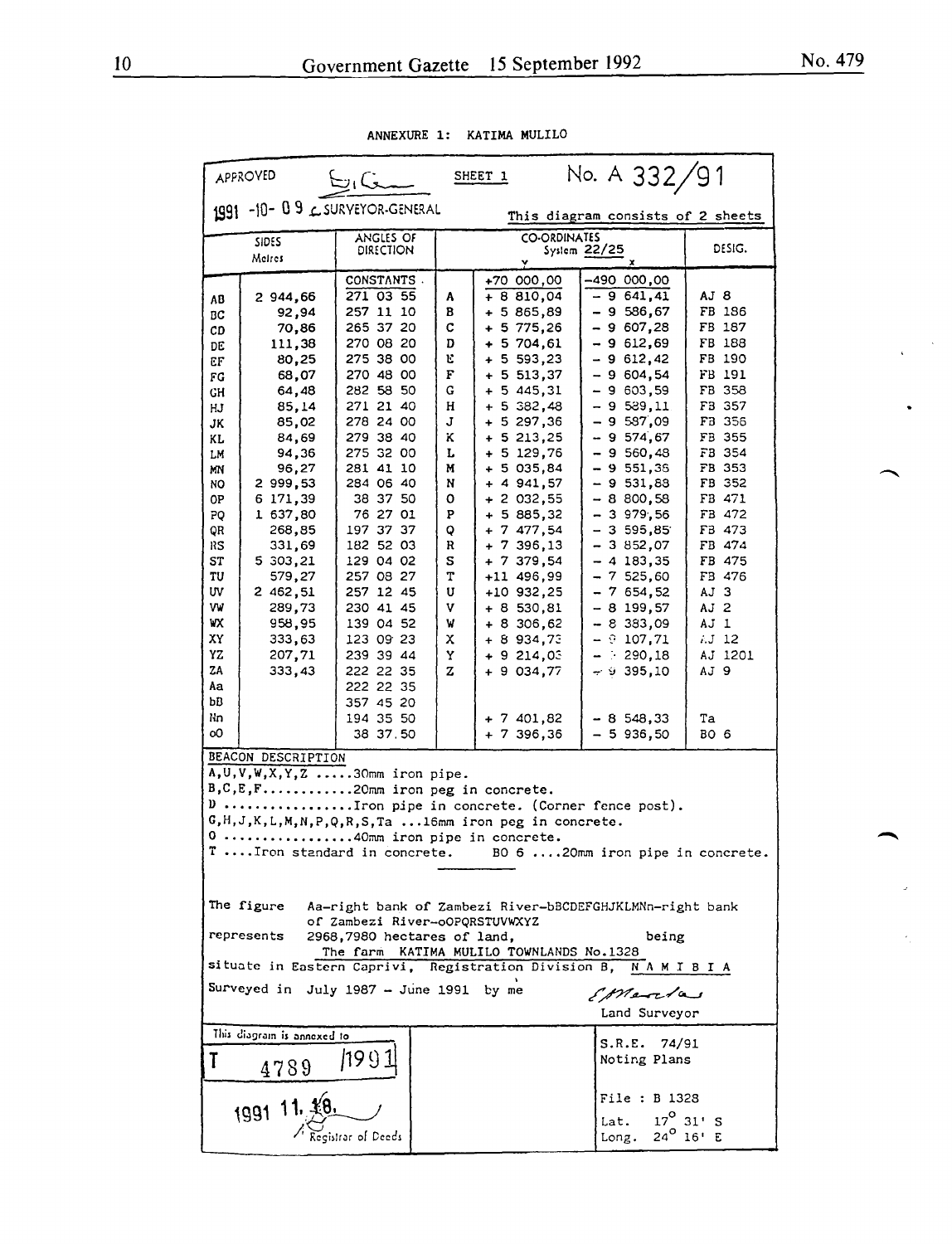

ANNEXURE 1: KATIMA MULILO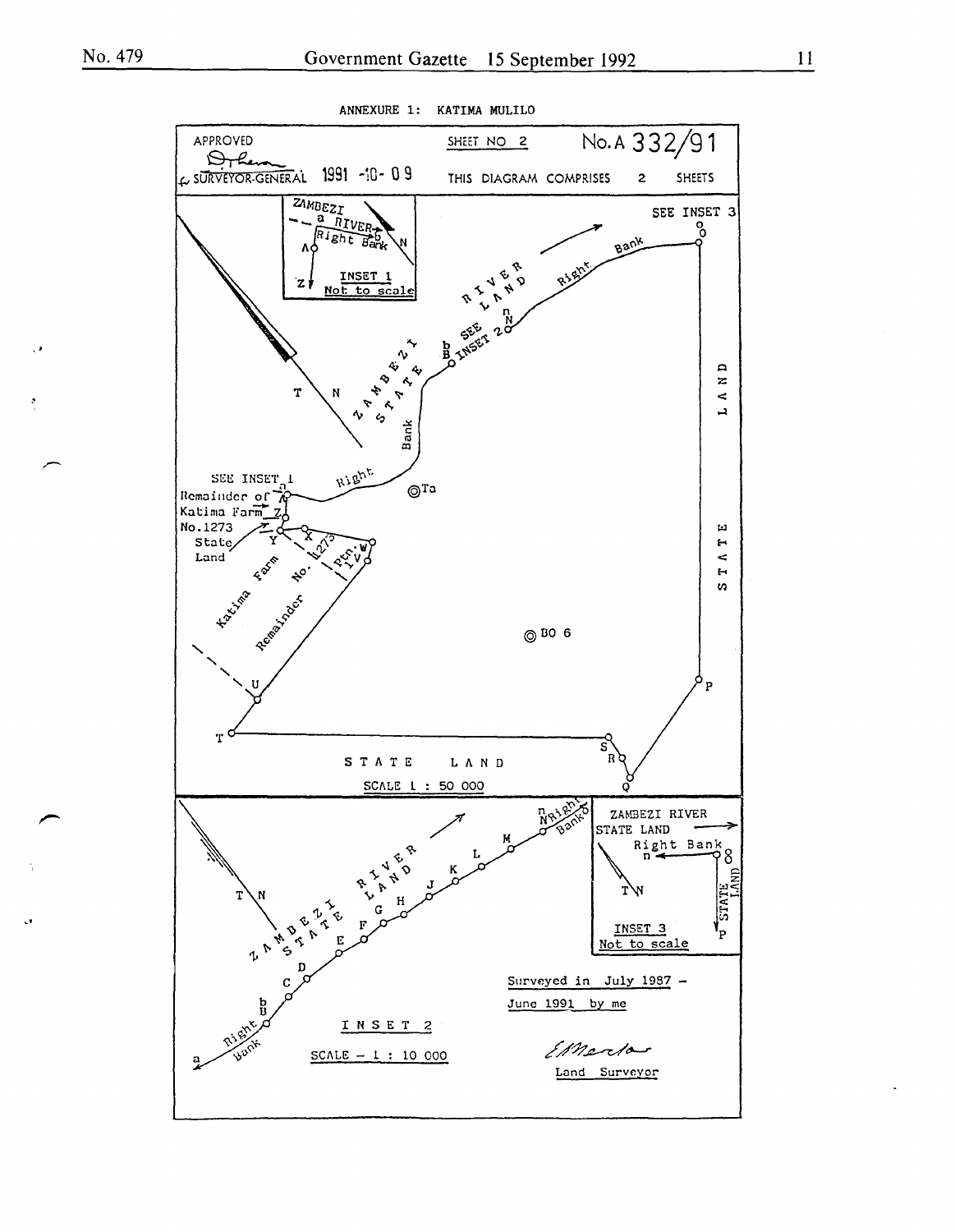| COUODITINIEN DIPAUNU |                                                                           |                                     |                            |                   |                          |  |                                |                              |         |                     |                                                                               |
|----------------------|---------------------------------------------------------------------------|-------------------------------------|----------------------------|-------------------|--------------------------|--|--------------------------------|------------------------------|---------|---------------------|-------------------------------------------------------------------------------|
|                      | No. A 247/91<br><b>APPROVED</b>                                           |                                     |                            |                   |                          |  |                                |                              |         |                     |                                                                               |
|                      | 1291 -01-11 / SURVEYOR-GENERAL                                            |                                     |                            |                   |                          |  |                                |                              |         | Sheet 1 of 3 sheets |                                                                               |
|                      | <b>SIDES</b>                                                              | ANGLES OF                           |                            | CO-ORDINATES      |                          |  |                                |                              | DESIG.  |                     |                                                                               |
|                      | Metres                                                                    | DIRECTION                           |                            | System 22/15<br>Y |                          |  | X.                             |                              |         |                     |                                                                               |
|                      |                                                                           |                                     |                            |                   |                          |  |                                |                              |         |                     |                                                                               |
| A B                  | 7 050, 11                                                                 |                                     | 228 05 03 A                |                   | ÷                        |  | 10 287, 42                     | $\qquad \qquad \blacksquare$ |         | 181 254, 53         | HB 2066                                                                       |
| B C                  | 5 507, 91                                                                 |                                     | 322 34 42                  | 18 I +            |                          |  | $5041, 25$ -                   |                              |         | 185 964, 27         | HB 2060                                                                       |
| CD.                  | 2 089,07                                                                  |                                     | 2340030 C                  |                   | $+$                      |  | $1694, 23$ -                   |                              |         | 181 589, 97         | $\Delta$ 11Buschhohe                                                          |
| 0 E                  | 2 268, 56                                                                 |                                     | 337 43 43 $ D $            |                   | $\ddot{+}$               |  | 3, 96                          |                              |         | 182 817, 65         | AJ 884d                                                                       |
| EF.                  |                                                                           |                                     |                            |                   | $\overline{\phantom{0}}$ |  |                                | $\blacksquare$               |         |                     |                                                                               |
| F G                  | 2 904, 41                                                                 |                                     | 335 23 08 E                |                   |                          |  | 855, 81                        | $\overline{\phantom{m}}$ .   |         | 180 718, 32         | Krans                                                                         |
|                      | 1 236, 86                                                                 |                                     | 355 27 30 F                |                   | $\overline{\phantom{a}}$ |  | $2055, 53$   -                 |                              |         | 178 077, 83         | HB 2068                                                                       |
| G H                  | 10 848, 14                                                                |                                     | $8943 i\overline{6}  G $ - |                   |                          |  | $2$ 163, 45   -                |                              |         | 176 844, 85         | H3 2067                                                                       |
| HJ                   | 2559,86                                                                   |                                     | 161 52 20   H   +          |                   |                          |  | $8681, 99$ -                   |                              |         | 176 602, 83         | AJ 8B4g                                                                       |
| J A                  | 2 361, 76                                                                 |                                     | 159 58 09 $J +$            |                   |                          |  | $9\;478,46$ -                  |                              |         | 179 035, 63         | HB 2082                                                                       |
|                      | Indication beacons:                                                       |                                     |                            |                   |                          |  |                                |                              |         |                     |                                                                               |
| O d                  | 1, 16                                                                     |                                     | $337$ 43 43 d +            |                   |                          |  | 3, 52                          |                              |         | 182 816, 57         | AJ884D                                                                        |
| H h                  | 0, 52                                                                     |                                     |                            |                   |                          |  | 88 43 18   h   + 8 682, 52   - |                              |         | 176 602, 62         | AJ834G                                                                        |
|                      |                                                                           |                                     |                            |                   |                          |  | $\Delta$ 35 - 17 651, 50   -   |                              |         | 189 536, 07         | Hoppe                                                                         |
|                      |                                                                           |                                     |                            | $\Delta$ 43 +     |                          |  | $11\,787,05$   -               |                              |         | $175$ 572, 65       | Koek                                                                          |
|                      |                                                                           | Scale 1 : 75 000                    |                            |                   |                          |  |                                |                              |         |                     |                                                                               |
|                      | The figure                                                                | <b>ABCDEFGHJ</b>                    |                            |                   |                          |  |                                |                              |         |                     |                                                                               |
|                      | represents                                                                | 7299.6921 hectares                  |                            |                   |                          |  |                                |                              |         |                     | of land, being                                                                |
|                      | the farm KHORIXAS TOWNLANDS No. 884                                       |                                     |                            |                   |                          |  |                                |                              |         |                     |                                                                               |
|                      | and comprises:                                                            |                                     |                            |                   |                          |  |                                |                              |         |                     |                                                                               |
|                      | 1. The figure A B K L M N O H J represents PORTION 1 of the farm KORECHAS |                                     |                            |                   |                          |  |                                |                              |         |                     |                                                                               |
|                      | No.381.Vide diagram No. A 244/91 and annexed to                           |                                     |                            |                   |                          |  |                                |                              |         |                     |                                                                               |
|                      |                                                                           |                                     |                            |                   |                          |  |                                |                              |         |                     | 2. The figure C F G O N S R Q P represents PORTION 2 of the farm RADYN No.382 |
|                      | Vide diagram No. A 245/91 and annexed to                                  |                                     |                            |                   |                          |  |                                |                              |         |                     |                                                                               |
|                      | 3. The figure C D E F represents PORTION 1 of the farm NAVARRE No. 383    |                                     |                            |                   |                          |  |                                |                              |         |                     |                                                                               |
|                      | Vide diagram No. A 246/91 and annexed to                                  |                                     |                            |                   |                          |  |                                |                              |         |                     |                                                                               |
|                      | 4. The figure P Q R S represents PORTION 1 of the farm RADYN No. 382      |                                     |                            |                   |                          |  |                                |                              |         |                     |                                                                               |
|                      | Vide diagram No. A 404/59 and annexed to Amended Title No. 313/1961       |                                     |                            |                   |                          |  |                                |                              |         |                     |                                                                               |
|                      | 5. The figure B C N M L K excluding the figure N1, 01, P1, Q1 and         |                                     |                            |                   |                          |  |                                |                              |         |                     |                                                                               |
|                      | the figure TUVWXYZA1 K1 L1 M1 E1 F1 G1 H1 J1 represents                   |                                     |                            |                   |                          |  |                                |                              |         |                     |                                                                               |
|                      | the REMAINDER of the farm WELWITSCHIA TOWNLANDS No.416                    |                                     |                            |                   |                          |  |                                |                              |         |                     |                                                                               |
|                      | Vide                                                                      | diagram No. A 630/57 and annexed to |                            |                   |                          |  |                                |                              |         |                     |                                                                               |
|                      | 6. The figure E1 D1 C1 B1 A1 K1 L1 M1 represents PORTION 1 of the farm    |                                     |                            |                   |                          |  |                                |                              |         |                     |                                                                               |
|                      | WELWITSCHIA TOWNLANDS No.416                                              |                                     |                            |                   |                          |  |                                |                              |         |                     |                                                                               |
|                      | Vide diagram No. A 730/57 and annexed to Cert.of Reg. Title No. 1521/1958 |                                     |                            |                   |                          |  |                                |                              |         |                     |                                                                               |
|                      | 7.The figure N1 01 P1 G1 represents PORTION 2 of the farm                 |                                     |                            |                   |                          |  |                                |                              |         |                     |                                                                               |
|                      | WELWITSCHIA TOWNLANDS No.416                                              |                                     |                            |                   |                          |  |                                |                              |         |                     |                                                                               |
|                      | Vide diagram No. A 731/57 and annexed to Cert.of Reg. Title No. 1521/1958 |                                     |                            |                   |                          |  |                                |                              |         |                     |                                                                               |
|                      |                                                                           |                                     |                            |                   |                          |  |                                |                              |         |                     | B.The figure T U V W X Y Z A1 B1 C1 D1 E1 F1 G1 H1 J1 represents the farm     |
|                      | WELWITSCHIA No.666.Vide diagram No. A 355/53 and annexed to Cert.of Reg.  |                                     |                            |                   |                          |  |                                |                              |         |                     |                                                                               |
|                      | Gov. Title No. 835/1953                                                   |                                     |                            |                   |                          |  |                                |                              |         |                     |                                                                               |
|                      | situate in the Registration Division A                                    |                                     |                            |                   |                          |  |                                |                              | Namibia |                     |                                                                               |
|                      | Compiled and surveyed in August 1987 and May 1991                         |                                     |                            |                   |                          |  |                                |                              |         | $by$ $us$           | Land Surveyors                                                                |
|                      | This diagram is annexed to  The original diagrams                         |                                     |                            |                   |                          |  |                                |                              |         | S.R. No. 49/91      |                                                                               |
| No.                  |                                                                           |                                     |                            |                   |                          |  |                                |                              |         | Gen.Plan No.        |                                                                               |
| dated                |                                                                           |                                     |                            |                   |                          |  | are as shown above             |                              |         |                     |                                                                               |
| i.f.o.               |                                                                           |                                     |                            |                   |                          |  |                                |                              |         |                     | Noting Plan ODN & OEN                                                         |
|                      |                                                                           |                                     |                            |                   |                          |  |                                |                              |         |                     |                                                                               |
|                      | Registrar of Deeds                                                        |                                     |                            |                   |                          |  |                                |                              |         | File No. A.884      |                                                                               |

ANNEXURE 2: KHORIXAS CONSOLIDATED DIACRAM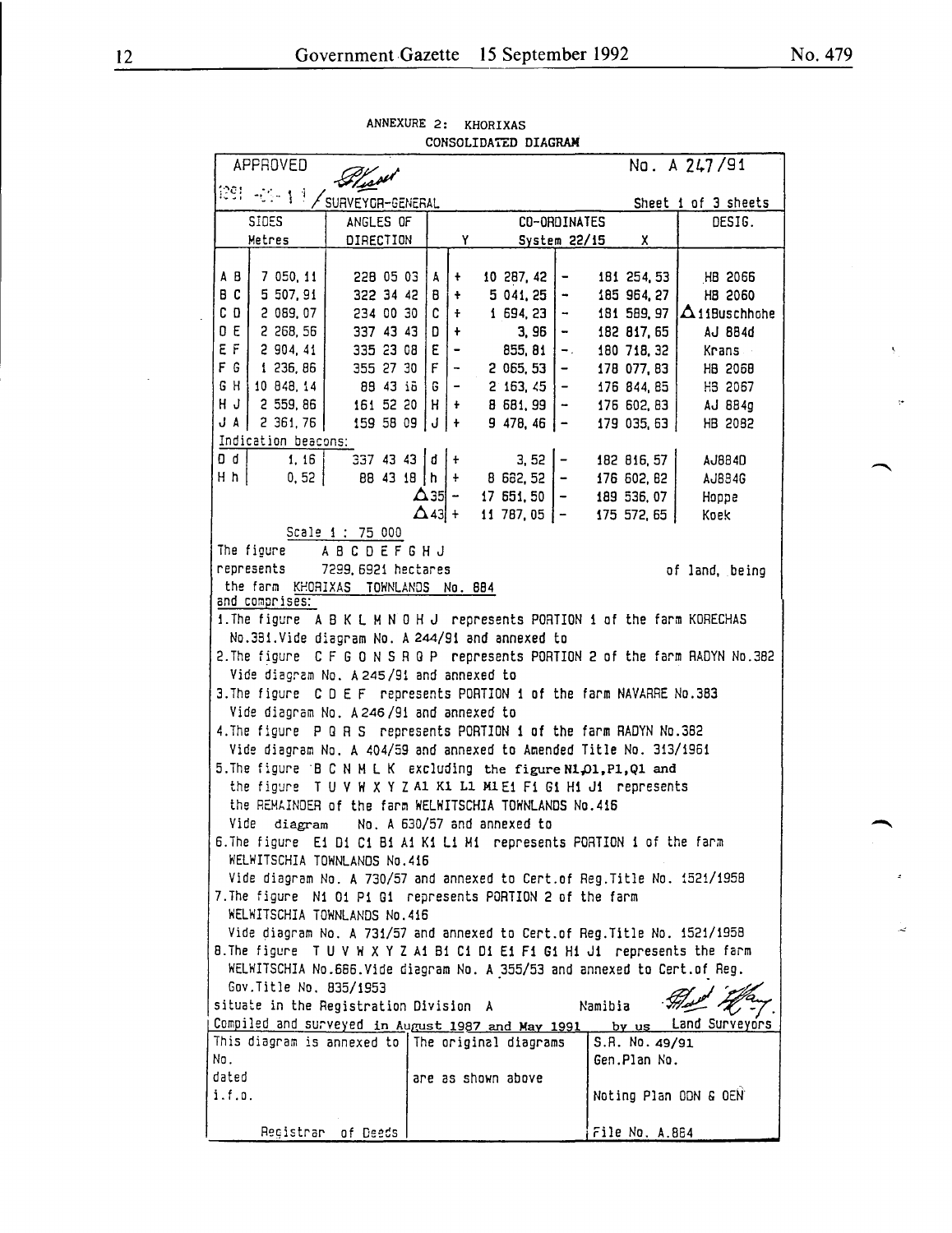ANNEXURE 2: KHORIXAS

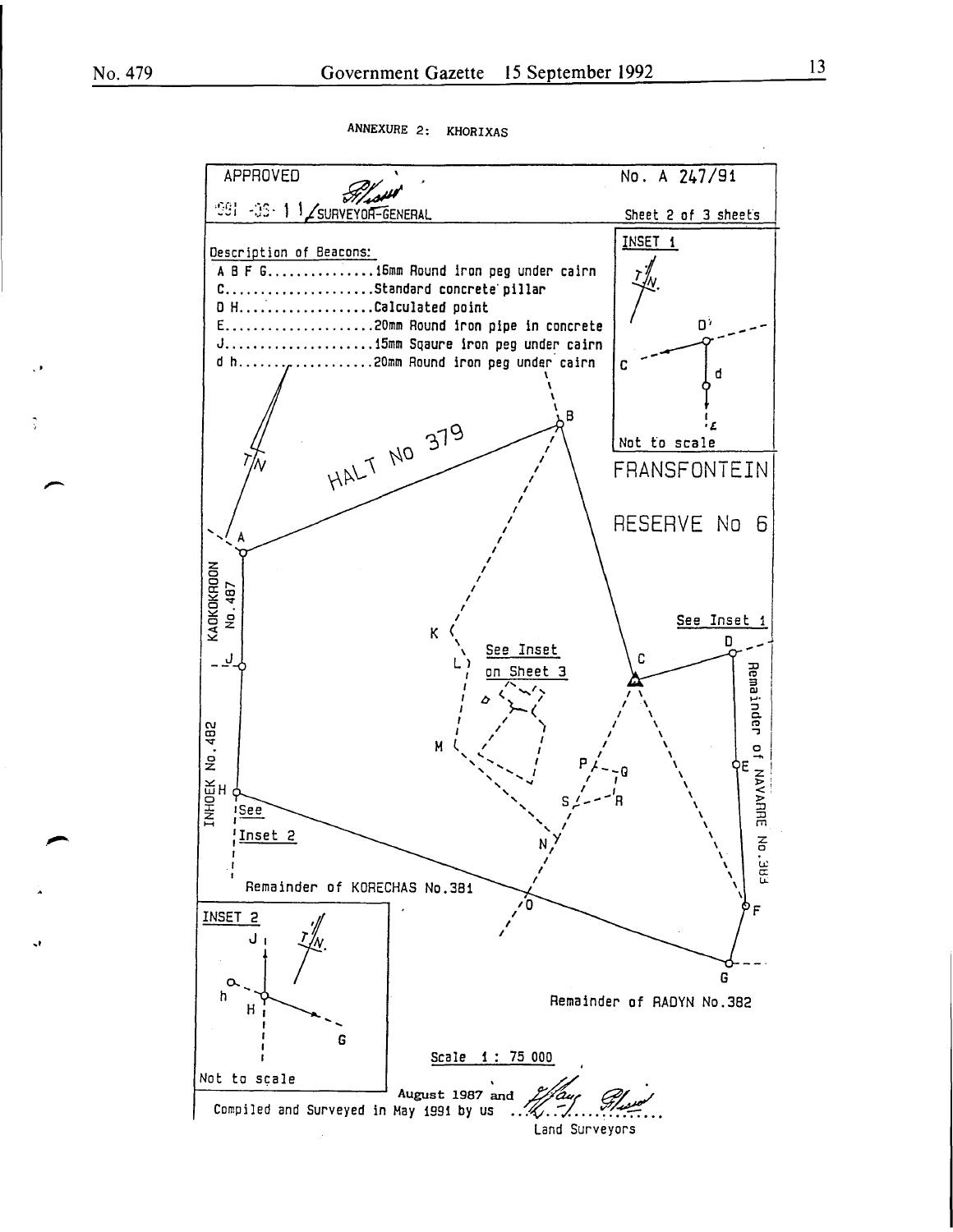

ANNEXURE 2: KHORIXAS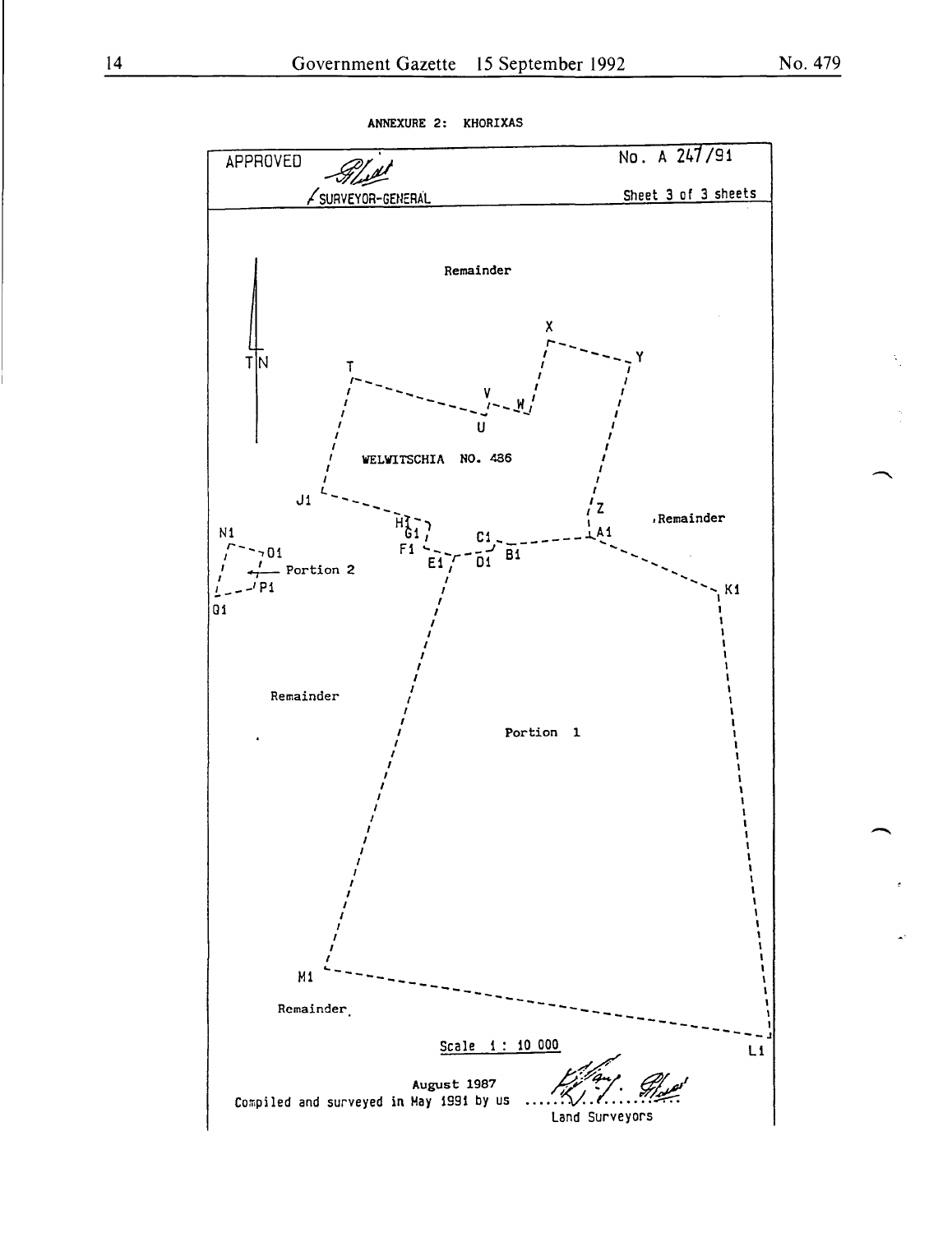$\mathcal{A}$ 

 $\tilde{\mathbf{y}}$ 

š,

|                                                                                                                                                                                                                                                           | <b>APPROVED</b>                                                 | Fluxt '                                                                                    |                                                        | No. A 339/91<br>SHEET NO.1                                                                                           |                                                                                 |                                                        |  |  |  |
|-----------------------------------------------------------------------------------------------------------------------------------------------------------------------------------------------------------------------------------------------------------|-----------------------------------------------------------------|--------------------------------------------------------------------------------------------|--------------------------------------------------------|----------------------------------------------------------------------------------------------------------------------|---------------------------------------------------------------------------------|--------------------------------------------------------|--|--|--|
|                                                                                                                                                                                                                                                           | 991 -08- 27/surveyor-general                                    |                                                                                            |                                                        | THIS DIAGRAM COMPRISES TWO SHEETS                                                                                    |                                                                                 |                                                        |  |  |  |
|                                                                                                                                                                                                                                                           | <b>SIDES</b><br>Metres                                          | ANGLES OF<br>DIRECTION                                                                     |                                                        | CO-ORDINATES<br>DESIG.<br>System 22/19<br>У.<br>x                                                                    |                                                                                 |                                                        |  |  |  |
| AВ<br>AB.<br>bВ<br><b>BC</b><br>CD.<br><b>DA</b>                                                                                                                                                                                                          | 14 789,79<br>11 029, 31<br>14 733,03<br>10 396,51               | 179<br>33<br>50<br>267<br>58<br>15<br>359<br>49<br>48<br>359 49<br>- 90<br>25<br>33<br>179 | A<br>48<br>8<br>35 C<br>20  <br>$\mathbf{D}$<br>Δ<br>Δ | $-$ 89 777,65 $-$ 455 866,90<br>$-$ 89 810, 40 $-$ 444 837, 64<br>$-75077,78$ - 444 947,05                           | 74 997, 13 - 455 343, 25<br>$81\,016,9$ - 451 888,8<br>67 181, 0 $-$ 436 506, 5 | 0001<br>0005<br>$0006$ $7$<br>0007<br>AUNDU<br>RU-GR 0 |  |  |  |
|                                                                                                                                                                                                                                                           | DESCRIPTION OF BEACONS:<br>A, 9, C, D<br>Iron fencing standard. |                                                                                            |                                                        |                                                                                                                      |                                                                                 |                                                        |  |  |  |
|                                                                                                                                                                                                                                                           |                                                                 |                                                                                            |                                                        | The figure A $a - right$ bank of Okavango River - b B C D<br>represents 15 517,7202 hectares of land, being the farm |                                                                                 |                                                        |  |  |  |
|                                                                                                                                                                                                                                                           |                                                                 |                                                                                            |                                                        | RUNDU TOWNLANDS NO.1329                                                                                              |                                                                                 |                                                        |  |  |  |
| situate in Registration Division B                                                                                                                                                                                                                        |                                                                 |                                                                                            |                                                        |                                                                                                                      |                                                                                 |                                                        |  |  |  |
| REPUBLIC OF NAMIBIA<br>1. E. Volkmann<br>Surveyed in April to July 1991<br>by me<br>Land Surveyor                                                                                                                                                         |                                                                 |                                                                                            |                                                        |                                                                                                                      |                                                                                 |                                                        |  |  |  |
| S.R. No. E. 78/91<br>The original diagram is<br><u>This diacram is annexed to</u><br>Gen. Plan No.<br>No. A<br>annexed to<br>N٥.<br>Noting Plan: RI-S<br>Transfer/Srant<br>dated<br>File No. B. 1329<br>No.<br>1991<br>Lst. 17 56 S<br>Long, $19'$ 47 $E$ |                                                                 |                                                                                            |                                                        |                                                                                                                      |                                                                                 |                                                        |  |  |  |

ANNEXURE 3: RUNDU